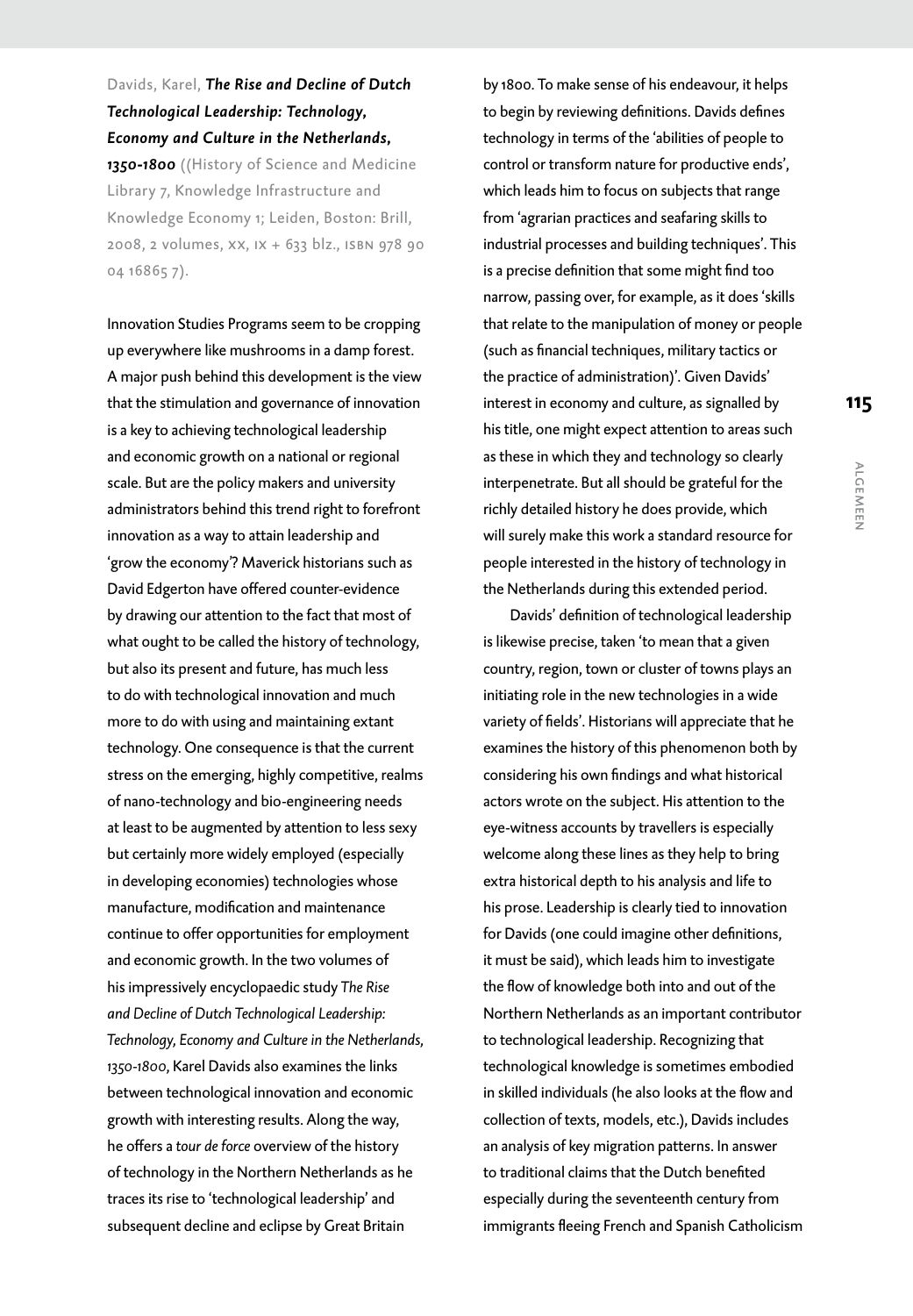(Huguenots, along with Flemish and Sephardic refugees), he shows both that significant levels of technological knowledge entered the Northern Netherlands between the mid-fourteenth century and 1580 – thus prior to the influx of these immigrants – and that this post 1580 immigration wave actually coincided with a century that saw a decline in the import of knowledge and a rise in its export.

More fundamentally, though, Davids wields his evidence to weaken another popularly held view. Against those who insist on coupling technological innovation with economic growth, he demonstrates that Dutch leadership followed a somewhat different pattern than that of its economic development. For it was while the Dutch economy was beginning its relative decline during the late seventeenth century that the Northern Netherlands established itself as a technological leader. Only in the late eighteenth century did the Dutch really begin to give way to the English, while concerns with Dutch technological prowess were still being voiced by well informed Europeans such as Jean-Antoine Chaptal in the early nineteenth century. This leaves open, then, the question of how to account for what Davids paints as (the Northern Netherlands') technological leadership and decline. Here he sides with those such as Joel Mokyr who call on us to buttress analyses of market forces with increased consideration of cultural and institutional factors. How pluriform is the ambient political system, for example? Do socio-cultural organisations and mechanisms exist to encourage the collection, demonstration and discussion of knowledge?

These two volumes have much to teach us about the intricacies of technological development and the crowded roads and waterways along which knowledge and opportunities – embodied likewise in people, texts, tools and commodities – travelled to, through and from the Northern Netherlands. Indeed the heaviness of this traffic might give us pause before we launch further into tales of national advance and superiority. What

does it mean ultimately to talk about 'Dutch' technological leadership or 'British' industrial superiority, when both rest so firmly on the global circulation of knowledge, skill, travellers, goods and trade? (See, for example, Christine MacLeod, 'The European Origins of British Technological Predominance', in: L.P. de la Escosura (ed.), *Exceptionalism and Industrialism: Britain and its European Rivals 1688-1815* (Cambridge 2004) 111-126; Maxine Berg, 'In Pursuit of Luxury: Global History and British Consumer Goods in the Eighteenth Century', *Past and Present* 182 (2004) 85-142.) One hopes that studies like this one by Karel Davids can help sensitive readers find a salutary balance between the search for local uniqueness and global interconnexions.

Finally a less pleasurable word needs to be said about the poor editing job done by Brill Press on a serious study for which they are charging € 149. Surely the publishers could have hired a copy editor to review a manuscript written by a scholar who, after all, was not writing in his primary language. The text abounds with awkward sentences, typographic and spelling errors, poor punctuation and the like. The author, who has done a commendable job of marshalling a huge amount of empirical evidence and clearly explicating (in principle) numerous theoretical positions related to the topics of technological leadership and economic growth, should not be blamed for this situation; it is the publisher's job to see to it that an author's hard work is not marred by such things. As the co-editor of the series in which this study appears, Davids will certainly have much to say to Brill about their current practices.

lissa roberts, university of twente